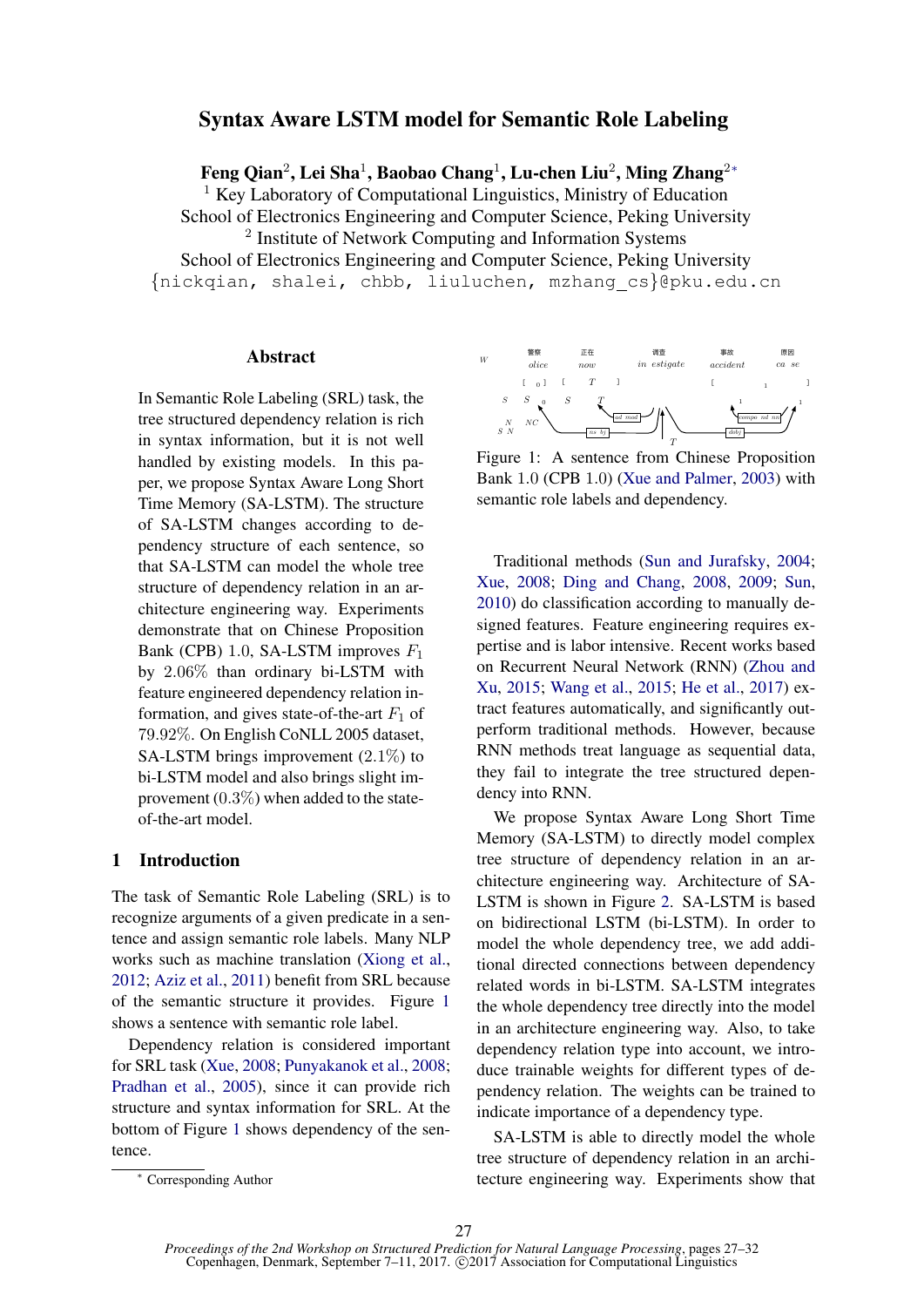SA-LSTM can model dependency relation better than traditional feature engineering way. SA-LSTM gives state of the art  $F_1$  on CPB 1.0 and also shows improvement on English CoNLL 2005 dataset.

### 2 Syntax Aware LSTM

In this section, we first introduce ordinary bi-LSTM. Based on bi-LSTM, we then introduce the proposed SA-LSTM. Finally, we introduce how to do optimization for SA-LSTM.

### 2.1 Conventional bi-LSTM Model for SRL

In a corpus sentence, each word  $w_t$  has a feature representation  $x_t$  which is generated automatically as (Wang et al., 2015) did.  $z_t$  is feature embedding for  $w_t$ , calculated as followed:

$$
z_t = f(W_1 x_t) \tag{1}
$$

where  $W_1 \in \mathbb{R}^{n_1 \times n_0}$ .  $n_0$  is the dimension of word feature representation.

In a corpus sentence, each word  $w_t$  has six internal vectors, C,  $g_i$ ,  $g_f$ ,  $g_o$ ,  $C_t$ , and  $h_t$ , shown in Equation 2:

$$
C = f(W_c z_t + U_c h_{t-1} + b_c)
$$
  
\n
$$
g_j = \sigma(W_j z_t + U_j h_{t-1} + b_j) \quad j \in \{i, f, o\}
$$
  
\n
$$
C_t = g_i \odot \widetilde{C} + g_f \odot C_{t-1}
$$
  
\n
$$
h_t = g_o \odot f(C_t)
$$
 (2)

where  $\tilde{C}$  is the candidate value of the current cell state. g are gates used to control the flow of information.  $C_t$  is the current cell state.  $h_t$  is hidden state of  $w_t$ .  $W_x$  and  $U_x$  are matrixes used in linear transformation:

$$
W_x, x \in \{c, i, f, o\} \in \mathbb{R}^{n_h \times n_1}
$$
  

$$
U_x, x \in \{c, i, f, o\} \in \mathbb{R}^{n_h \times n_h}
$$
 (3)

As convention, f stands for tanh and  $\sigma$  stands for sigmoid.  $\odot$  means the element-wise multiplication.

In order to make use of bidirectional information, the forward  $\overrightarrow{h_t}$  and backward  $\overrightarrow{h_t}$  are concatenated together, as shown in Equation 4:

$$
a_t = [\overrightarrow{h}_t^T, \overleftarrow{h}_t^T] \tag{4}
$$

Finally,  $o_t$  is the result vector with each dimension corresponding to the score of each semantic role tag, and are calculated as shown in Equation 5:

$$
o_t = W_3 f(W_2 a_t) \tag{5}
$$



Figure 2: Structure of Syntax Aware LSTM. The purple square is the current cell that is calculating. The green square is a dependency related cell.

where  $W_2 \in \mathbb{R}^{n_3 \times n_2}$ ,  $n_2$  is  $2 \times h_t$ ,  $W_3 \in$  $\mathbb{R}^{n_4 \times n_3}$  and  $n_4$  is the number of tags in IOBES tagging schema.

### 2.2 Syntax Aware LSTM Model for SRL

This section introduces the proposed SA-LSTM model. Figure 2 shows the structure of SA-LSTM. SA-LSTM is based on bidirectional LSTM. By architecture engineering, SA-LSTM can model the whole tree structure of dependency relation.

 $S_t$  is the key component of SA-LSTM. It stands for information from other dependency related words, and is calculated as shown in Equation 6:

$$
S_t = f(\sum_{i=0}^{t-1} \alpha \times h_i)
$$
 (6)

$$
\alpha = \begin{cases}\n1 & \text{If there exists dependency} \\
 & \text{relation from } w_i \text{ to } w_t \\
0 & \text{Otherwise}\n\end{cases}
$$
\n(7)

 $S_t$  is the weighted sum of all hidden state vectors  $h_i$  which come from previous words  $w_i$ . Note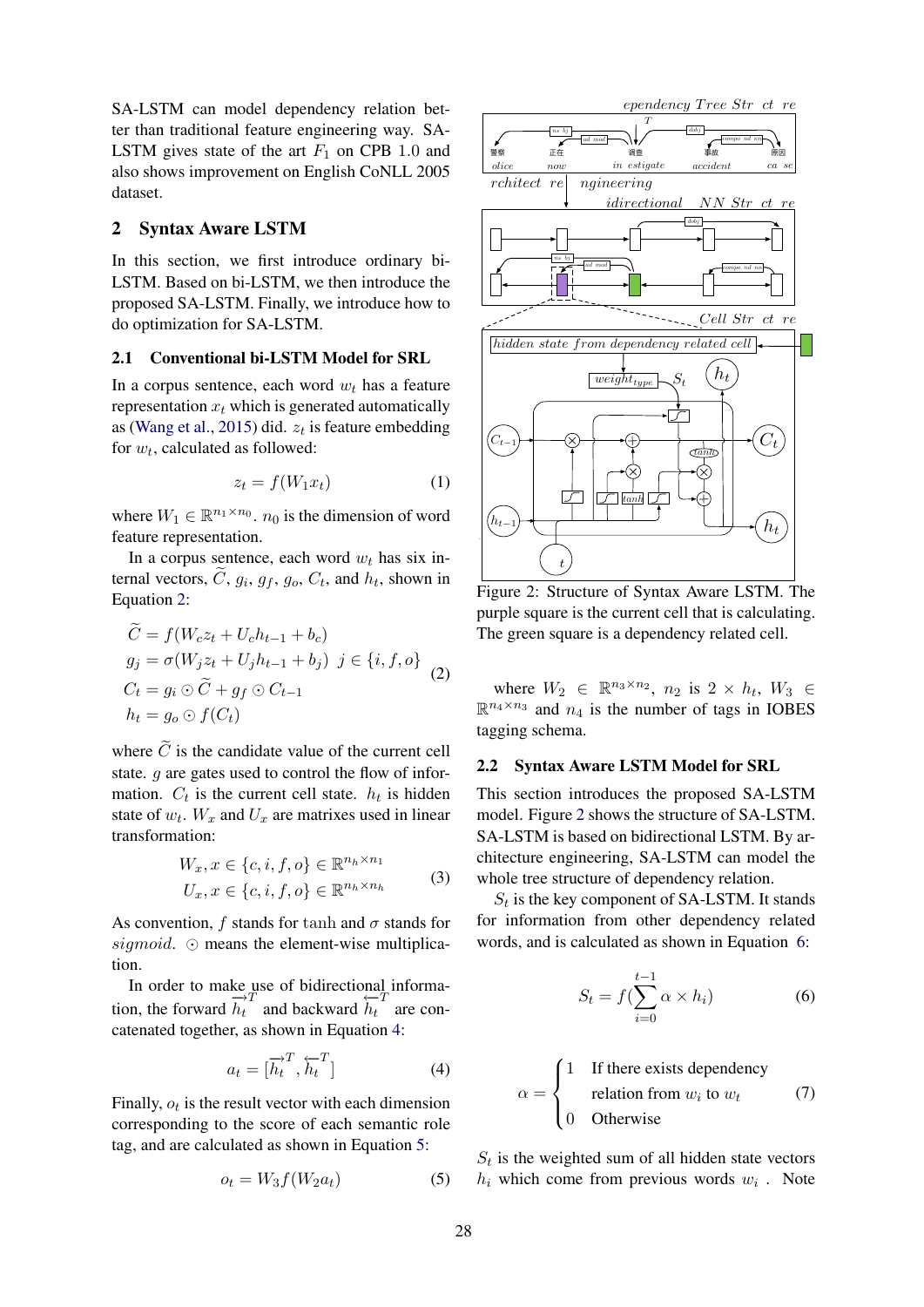that,  $\alpha \in \{0, 1\}$  indicates whether there is a dependency relation pointed from  $w_i$  to  $w_t$ .

We add a gate  $g_s$  to constrain information from  $S_t$ , as shown in Equation 8:

$$
g_s = \sigma(W_s z_t + U_s h_{t-1} + b_s)
$$
 (8)

To protect the original word information from being diluted (Wu et al., 2016) by  $S_t$ , we add  $S_t$  to hidden layer vector  $h_t$  instead of adding to cell state  $C_t$ . So  $h_t$  in SA-LSTM cell is calculated as:

$$
h_t = g_o \odot f(C_t) + g_s \odot S_t \tag{9}
$$

For example, in Figure 2, there is a dependency relation "advmod" from green square to purple square. By Equation 7, only the hidden state of green square is selected, then transformed by  $q_s$ in Equation 8, finally added to hidden layer of the purple cell.

SA-LSTM changes structure by adding different connections according to dependency relation. In this way, SA-LSTM integrates the whole tree structure of dependency.

However, by using  $\alpha$  in Equation 7, we do not take dependency type into account, so we further improve the way  $\alpha$  is calculated from Equation 7 to Equation 10. Each  $type_m$  of dependency relation is assigned a trainable weight  $\alpha_m$ . In this way, SA-LSTM can model differences between types of dependency relation.

$$
\alpha = \begin{cases} \alpha_m & \text{exists type}_m \text{ dependency} \\ & \text{relation from } w_i \text{ to } w_t \\ 0 & \text{Otherwise} \end{cases}
$$
 (10)

### 2.3 Optimization

This section introduces optimization methods for SA-LSTM. We use maximum likelihood criterion to train SA-LSTM. We choose stochastic gradient descent algorithm to optimize parameters.

Given a training pair  $T = (x, y)$  where T is the current training pair,  $x$  denotes current training sentence, and  $y$  is the corresponding correct answer path.  $y_t = k$  means that the t-th word has the k-th semantic role label.

The score of  $o_t$  is calculated as:

$$
s(x, y, \theta) = \sum_{t=1}^{N_i} o_{ty_t} \tag{11}
$$

where  $N_i$  is the word number of the current sentence and  $\theta$  stands for all parameters. So the log

| <b>Method</b>                         | $F_1$ % |
|---------------------------------------|---------|
| Xue(2008)                             | 71.90   |
| Sun et al.(2009)                      | 74.12   |
| Yand and Zong(2014)                   | 75.31   |
| Wang et al.(Bi-LSTM)(2015)            | 77.09   |
| Sha et al. (2016)                     | 77.69   |
| Path LSTM, Roth et al. $(2016)^3$     | 79.01   |
| BiLSTM+feature engineering depen-     | 77.75   |
| dency                                 |         |
| <b>SA-LSTM(Random Initialized)</b>    | 79.81   |
| <b>SA-LSTM(Pre-trained Embedding)</b> | 79.92   |

Table 1: Results comparison on CPB 1.0

likelihood of a single sentence is:

$$
\log p(y|x,\theta) = \log \frac{exp(s(x,y,\theta))}{\sum_{y'} exp(s(x,y',\theta))}
$$
  
=  $s(x, y, \theta) - \log \sum_{y'} exp(s(x,y',\theta))$  (12)

where  $y'$  ranges from all valid paths of answers. We use Viterbi algorithm to calculate the global normalization. Besides, we collected those impossible transitions from corpus beforehand. When calculating global normalization, we prevent calculating impossible paths which contains impossible transitions.

### 3 Experiment

#### 3.1 Experiment setting

In order to compare with previous Chinese SRL works, we choose to do experiment on CPB 1.0. We also follow the same data setting as previous Chinese SRL work (Xue, 2008; Sun et al., 2009) did. Pre-trained<sup>1</sup> word embeddings are tested on SA-LSTM and shows improvement.

For English SRL, we test on CoNLL 2005 dataset.

We use Stanford Parser (Chen and Manning, 2014) to get dependency relation. The training set of Chinese parser overlaps a part of CPB 1.0 test set, so we retrained the parser. Dimension of hyper parameters are tuned according to development set.  $n_1 = 200$ ,  $n_h = 100$ ,  $n_2 = 200$ ,  $n_3 = 100$ , learning rate  $= 0.001$ .

#### 3.2 Syntax Aware LSTM Performance

To prove that SA-LSTM models dependency relation better than simple feature engineering

<sup>&</sup>lt;sup>1</sup>Trained by word2vec on Chinese Gigaword Corpus

<sup>&</sup>lt;sup>2</sup>All experiment code and related files are available on request

<sup>&</sup>lt;sup>3</sup>We test the model on CPB 1.0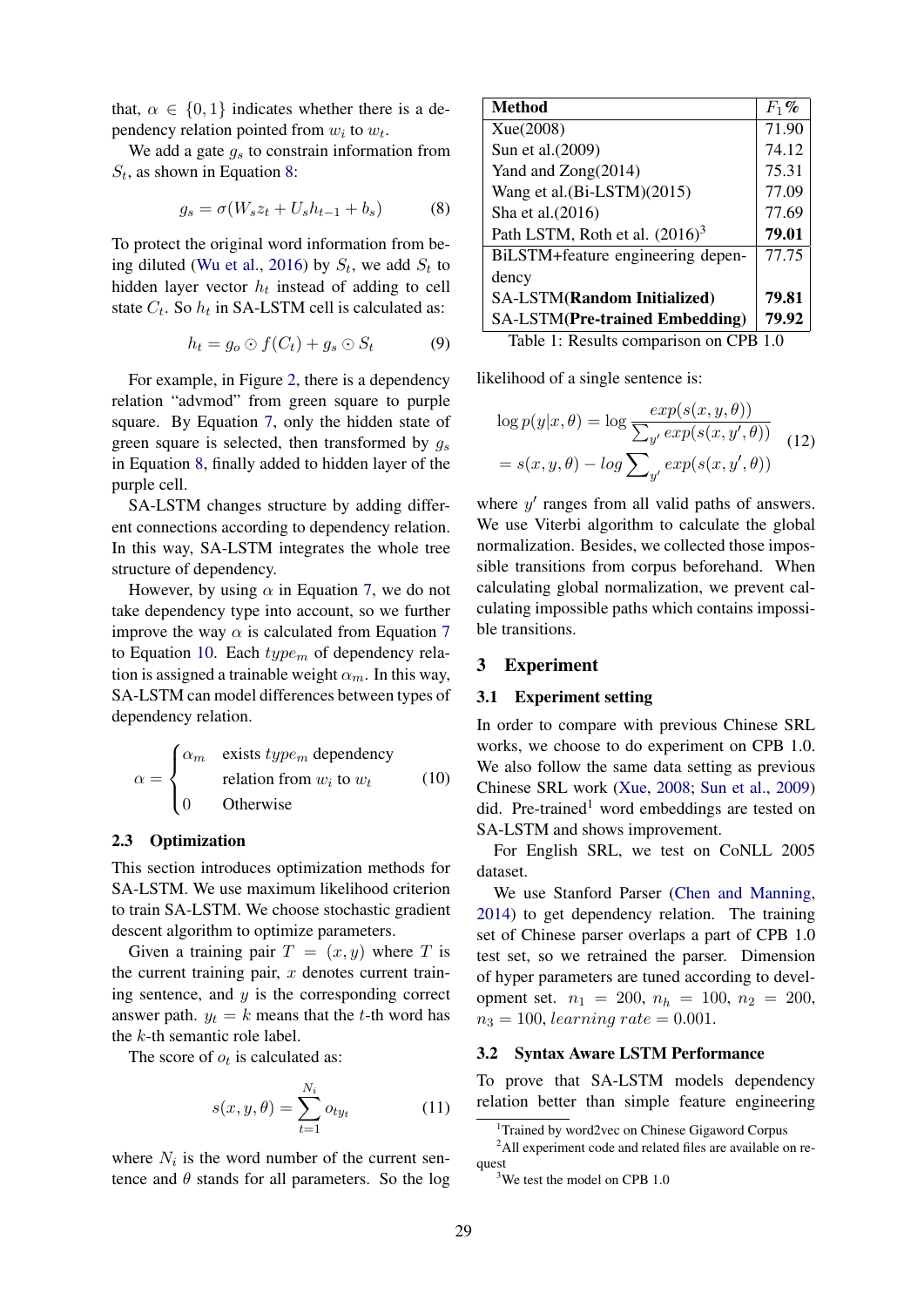

Figure 3: Visualization of trained weight  $\alpha_m$ . X axis is Universal Dependency type, Y axis is the weight.

| <b>Method</b>                            | $F_1$ % |
|------------------------------------------|---------|
| Bi-LSTM(2 layers)                        | 74.52   |
| Bi-LSTM + SA-LSTM(2 layers)              | 76.63   |
| He(2017)(Single Model, state of the art) | 81.62   |
| He(Single Model, 8 layers) + SA-LSTM     | 81.90   |

Table 2: Results on English CoNLL 2005

method, we design an experiment in which dependency relation is added to bi-LSTM in a traditional feature engineering way.

Given a word  $w_t$ ,  $F_t$  is the average of all dependency related  $x_i$  of previous words  $w_i$ , as shown in Equation 13:

$$
F_t = \frac{1}{T} \sum_{i=0}^{t-1} \alpha \times x_i \tag{13}
$$

where  $T$  is the number of dependency related words and  $\alpha$  is a 0, 1 variable calculated as in Equation 7.

Then  $F_t$  is concatenated to  $x_t$  to form a new feature representation. Then these representations are fed into bi-LSTM.

As shown in Table 1, on CPB 1.0, SA-LSTM reaches  $79.81\%F_1$  score with random initialization and  $79.92\%F_1$  score with pre-trained word embedding. Both of them are the best  $F_1$  score ever published on CPB 1.0 dataset.

In contrast to the "bi-LSTM+feature engineering dependency" model, it is clear that architecture method of SA-LSTM gains more improvement(77.09% to 79.81%) than simple feature engineering method(77.09% to 77.75%). Path-LSTM (Roth and Lapata, 2016) embeds dependency path between predicate and argument for each word using LSTM, then does classification according to such path embedding and some other features. SA-LSTM (79.81% $F_1$ ) outperforms Path-LSTM (79.01 $\%F_1$ ) on CPB 1.0.

Both "bi-LSTM + feature engineering dependency" and Path-LSTM only model dependency parsing information for each single word, which can not model the whole dependency tree struc-

ture. However, by building the dependency relation directly into the structure of SA-LSTM and changing the way information flows, SA-LSTM is able to model the whole tree structure of dependency relation.

We also test our SA-LSTM on English CoNLL 2005 dataset. Replacing conventional bi-LSTM by SA-LSTM brings  $1.7\%F_1$  improvement. Replacing bi-LSTM layers of the state of the art model (He et al., 2017) by SA-LSTM  $<sup>1</sup>$  brings</sup>  $0.3\%F_1$  improvement.

### 3.3 Visualization of Trained Weights

According to Equation 10, influence from a single type of dependency relation will be multiplied with type weight  $\alpha_m$ . When  $\alpha_m$  is 0, the influence from this type of dependency relation will be ignored totally. When the weight is bigger, the type of dependency relation will have more influence on the whole system.

As shown in Figure 3, dependency relation type dobj receives the highest weight after training, as shown by the red bar. According to grammar knowledge, dobj should be an informative relation for SRL task, and SA-LSTM gives dobj the most influence automatically. This further demonstrate that the result of SA-LSTM is highly in accordance with grammar knowledge.

# 4 Related works

Semantic role labeling (SRL) was first defined by (Gildea and Jurafsky, 2002). Early works (Gildea and Jurafsky, 2002; Sun and Jurafsky, 2004) on SRL got promising result without large annotated SRL corpus. Xue and Palmer (2003) built the Chinese Proposition Bank to standardize Chinese SRL research.

Traditional works such as (Xue and Palmer, 2005; Xue, 2008; Ding and Chang, 2009; Sun et al., 2009; Chen et al., 2006; Yang et al., 2014)

<sup>&</sup>lt;sup>1</sup>We add syntax-aware connections to every bi-LSTM layer in the 8-layer model of (He et al., 2017)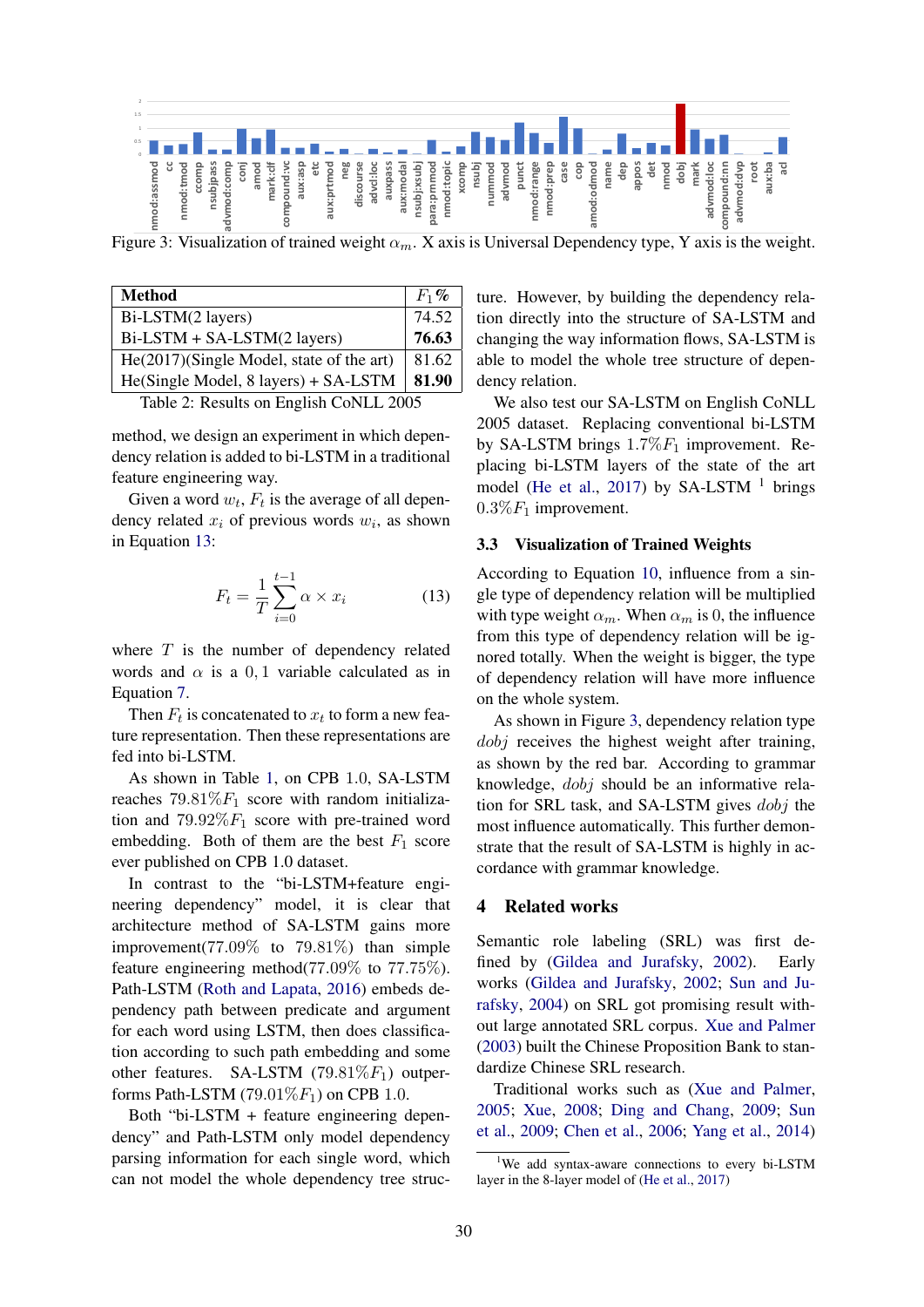use feature engineering methods. Their methods can take dependency relation into account in feature engineering way, such as syntactic path feature. It is obvious that feature engineering method can not fully capture the tree structure of dependency relation.

More recent SRL works often use neural network based methods. Collobert and Weston (2008) proposed a Convolutional Neural Network (CNN) method for SRL. Zhou and Xu (2015) proposed bidirectional RNN-LSTM method for English SRL, and Wang et al. (2015) proposed a bi-RNN-LSTM method for Chinese SRL on which SA-LSTM is based. He et al. (2017) further extends the work of Zhou and Xu (2015). NN based methods extract features automatically and significantly outperforms traditional methods. However, most NN based methods can not utilize dependency relation which is considered important for semantic related NLP tasks (Xue, 2008; Punyakanok et al., 2008; Pradhan et al., 2005).

The work of Roth and Lapata (2016) and Sha et al. (2016) have the same motivation as SA-LSTM, but in different ways. Sha et al. (2016) uses dependency relation as feature to do argument relations classification. Roth and Lapata (2016) embeds dependency path into feature representation for each word using LSTM. In contrast, SA-LSTM utilizes dependency relation in an architecture engineering way, by integrating the whole dependency tree structure directly into SA-LSTM structure.

# 5 Conclusion

We propose Syntax Aware LSTM model for Semantic Role Labeling (SRL). SA-LSTM is able to directly model the whole tree structure of dependency relation in an architecture engineering way. Experiments show that SA-LSTM can model dependency relation better than traditional feature engineering way. SA-LSTM gives state of the art  $F_1$  on CPB 1.0 and also shows improvement on English CoNLL 2005 dataset.

# Acknowledgments

Thanks Natali for proofreading the paper and giving so many valuable suggestions.

This paper is partially supported by the National Natural Science Foundation of China (NSFC Grant Nos. 61472006 and 91646202) as well as

the National Basic Research Program (973 Program No. 2014CB340405).

### **References**

- Wilker Aziz, Miguel Rios, and Lucia Specia. 2011. Shallow semantic trees for smt. In *Proceedings of the Sixth Workshop on Statistical Machine Translation*, pages 316–322. Association for Computational Linguistics.
- Danqi Chen and Christopher D Manning. 2014. A fast and accurate dependency parser using neural networks. In *EMNLP*, pages 740–750.
- Wenliang Chen, Yujie Zhang, and Hitoshi Isahara. 2006. An empirical study of chinese chunking. In *Proceedings of the COLING/ACL on Main conference poster sessions*, pages 97–104. Association for Computational Linguistics.
- Ronan Collobert and Jason Weston. 2008. A unified architecture for natural language processing: Deep neural networks with multitask learning. In *Proceedings of the 25th international conference on Machine learning*, pages 160–167. ACM.
- Weiwei Ding and Baobao Chang. 2008. Improving chinese semantic role classification with hierarchical feature selection strategy. In *Proceedings of the conference on empirical methods in natural language processing*, pages 324–333. Association for Computational Linguistics.
- Weiwei Ding and Baobao Chang. 2009. Word based chinese semantic role labeling with semantic chunking. *International Journal of Computer Processing Of Languages*, 22(02n03):133–154.
- Daniel Gildea and Daniel Jurafsky. 2002. Automatic labeling of semantic roles. *Computational linguistics*, 28(3):245–288.
- Luheng He, Kenton Lee, Mike Lewis, and Luke Zettlemoyer. 2017. Deep semantic role labeling: What works and whats next. In *Proceedings of the Annual Meeting of the Association for Computational Linguistics*.
- Sameer Pradhan, Kadri Hacioglu, Wayne Ward, James H Martin, and Daniel Jurafsky. 2005. Semantic role chunking combining complementary syntactic views. In *Proceedings of the Ninth Conference on Computational Natural Language Learning*, pages 217–220. Association for Computational Linguistics.
- Vasin Punyakanok, Dan Roth, and Wen-tau Yih. 2008. The importance of syntactic parsing and inference in semantic role labeling. *Computational Linguistics*, 34(2):257–287.
- Michael Roth and Mirella Lapata. 2016. Neural semantic role labeling with dependency path embeddings. *arXiv preprint arXiv:1605.07515*.